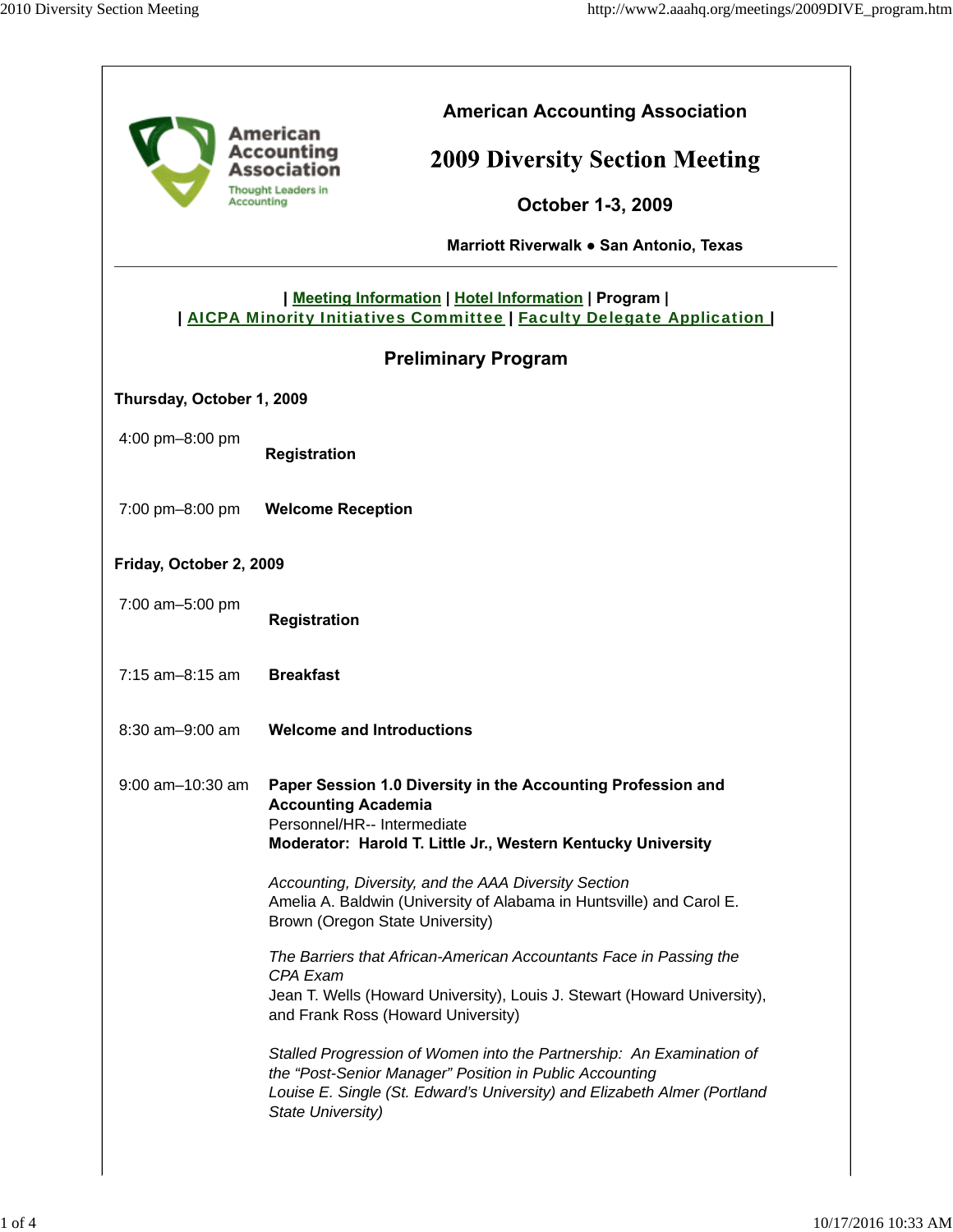| 10:30 $am-10:45$ am <b>Break</b> |                                                                                                                                                                                                                                                                                                          |
|----------------------------------|----------------------------------------------------------------------------------------------------------------------------------------------------------------------------------------------------------------------------------------------------------------------------------------------------------|
|                                  | 10:45 am-12:15 pm Concurrent Session 1.1 Taxation Issues<br>Accounting--Advanced<br>Moderator: Andrea Roberts, University of Virginia                                                                                                                                                                    |
|                                  | <b>Introducing Minority Students to the Accounting Profession with</b><br>the Volunteer Income Tax Assistance (VITA) Program<br>Joseph Cornwall and Robert D. Clovey (City University of New York)                                                                                                       |
|                                  | Code Comprehension and Aggressiveness Among Corporate Tax<br>Executives: The Impact of Certification and Licensure<br>M. Catherine Cleaveland (Mercer University), Kathryn K. Epps<br>(Kennesaw State University), and Cassie F. Bradley (Dalton State<br>College)                                       |
|                                  | The Impact of Corporate Tax Executive Credentials on Person-<br><b>Organization Fit</b>                                                                                                                                                                                                                  |
|                                  | Kathryn K. Epps (Kennesaw State University), M. Catherine Cleaveland<br>(Mercer University), and Cassie F. Bradley (Dalton State College)                                                                                                                                                                |
|                                  | <b>Concurrent Session 1.2 Financial Reporting</b><br>Accounting--Advanced<br>Moderator: Mark W. Hale, Blinn College                                                                                                                                                                                      |
|                                  | IFRS and U.S. GAAP: Assessing the Impact of Reporting Incentives on<br>Firm Restatements in Foreign and U.S. Markets<br>Sandra W. Shelton (DePaul University), Lisa A. Owens-Jackson (North<br>Carolina A&T State University), and Diana R. Robinson (North Carolina<br><b>A&amp;T State University)</b> |
|                                  | Is S&P's Core Earnings More Value Relevant Than GAAP Earnings?<br>Mark C. Dawkins (University of Georgia)                                                                                                                                                                                                |
|                                  | Assessing the Incremental Information in Core Earnings Components<br>Mark C. Dawkins (University of Georgia)                                                                                                                                                                                             |
| 12:30 pm-2:00 pm                 | Luncheon - Speaker: Dr. Fred A. Bonner II, Dean of Faculties and<br>Professor of Educational Administration, Texas A&M University<br>Personal Development--Overview                                                                                                                                      |
| 2:00 pm-3:30 pm                  | <b>Concurrent Session 2.1 Business Performance Issues</b><br>Accounting--Advanced<br>Moderator: Pamela C. Smith, University of Texas at San Antonio                                                                                                                                                      |
|                                  | Is Multitasking Affecting Business Students' Performance?<br>Yvonne Ellis (Columbus State University) and Patrick Smith (Columbus<br>State University)                                                                                                                                                   |
|                                  | The Effect of Climate Change on the Australian Stock Equity Returns<br>Svetlana Vlady (Griffith University)                                                                                                                                                                                              |
|                                  | The Impact of Workload Compression on Busy Season Auditor                                                                                                                                                                                                                                                |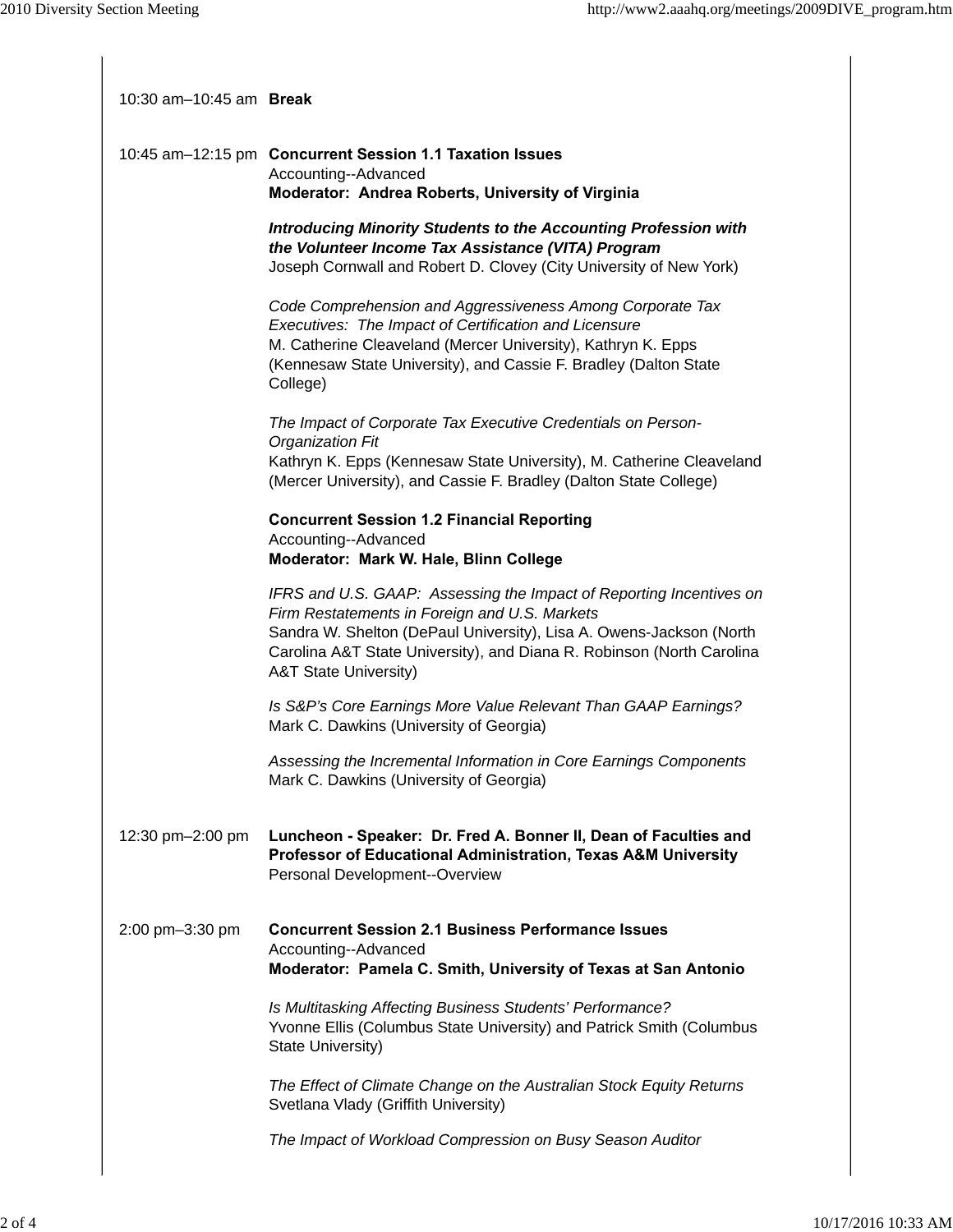|                           | Switches: An Analysis of Auditor Resignations and Dismissals<br>Dennis M. Lopez (University of Texas at San Antonio) and Gary F.<br>Peters (University of Arkansas)                                          |  |
|---------------------------|--------------------------------------------------------------------------------------------------------------------------------------------------------------------------------------------------------------|--|
|                           | <b>Concurrent Session 2.2 Education Issues</b><br>Accounting--Advanced<br>Moderator: Mark Dawkins, University of Georgia                                                                                     |  |
|                           | Using Mathematics to Teach Accounting Principles<br>Sony Warsono (Universitas Gadjah Mada), Arif Darmawan,<br>(CherryCorner), and Muhammad A. Ridha (CherryCorner)                                           |  |
|                           | Minority Accounting PhDs: Origins and Destinations<br>Amelia A. Baldwin (University of Alabama in Huntsville) and Carol E.<br>Brown (Oregon State University)                                                |  |
|                           | <b>Career Expectations of Accounting Students</b><br>Dennis Elam (Texas A&M San Antonio) and Francis Mendez (Texas<br>State University)                                                                      |  |
|                           | Assessing the Level of Curriculum and Scholarship Diversity in Higher<br>Education: One Business School's StoryKathryn K. Epps (Kennesaw<br>State University) and Adrian L. Epps (Kennesaw State University) |  |
| 3:30 pm-3:45 pm           | <b>Break</b>                                                                                                                                                                                                 |  |
| 3:45 pm-5:00 pm           | Panel Session 1.0 Tenure and Promotion at Various Institution<br><b>Types: What Really Matters?</b><br>Personal Development--Intermediate<br>Moderator: Kathryn K. Epps, Kennesaw State University           |  |
|                           | <b>Panelists:</b><br>Michael Clements, University of Texas<br>Mark C. Dawkins, University of Georgia<br>Annie McGowan, Texas A&M University<br>Pamela C. Smith, University of Texas at San Antonio           |  |
| 5:15 pm-6:15 pm           | <b>Planning Meeting (Diversity Section Officers)</b>                                                                                                                                                         |  |
| 6:30 pm-8:00 pm           | <b>Evening Reception</b>                                                                                                                                                                                     |  |
| Saturday, October 3, 2009 |                                                                                                                                                                                                              |  |
| 7:00 am-11:30 am          | <b>Registration</b>                                                                                                                                                                                          |  |
| 7:15 am-8:15 am           | <b>Breakfast</b>                                                                                                                                                                                             |  |
| 8:30 am-10:00 am          | Speaker: Dr. Nancy A. Bagranoff, AAA President and Dean,<br><b>College of Business and Public Administration, Old Dominion</b><br><b>University</b>                                                          |  |